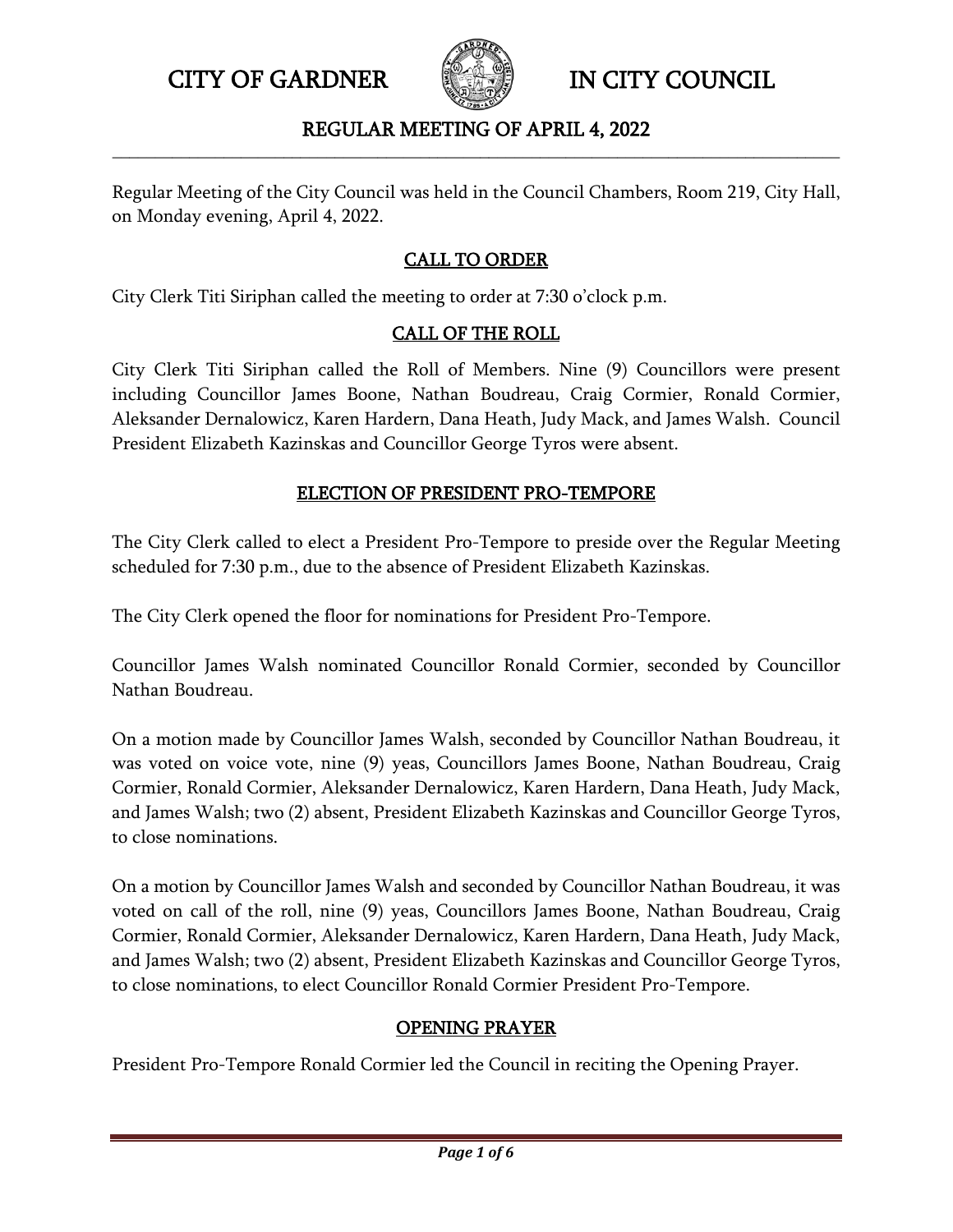

## REGULAR MEETING OF APRIL 4, 2022 **\_\_\_\_\_\_\_\_\_\_\_\_\_\_\_\_\_\_\_\_\_\_\_\_\_\_\_\_\_\_\_\_\_\_\_\_\_\_\_\_\_\_\_\_\_\_\_\_\_\_\_\_\_\_\_\_\_\_\_\_\_\_\_\_\_\_\_\_\_\_\_\_\_\_\_\_\_\_\_\_\_\_\_\_\_**

# PLEDGE OF ALLEGIANCE

President Pro-Tempore Ronald Cormier led the Council in reciting the "Pledge of Allegiance".

#### OPEN MEETING RECORDING & PUBLIC RECORDS ANNOUNCEMENT

President Pro-Tempore Ronald Cormier announced to the assembly that the Open Meeting Recording and Public Records Announcement. Any person may make a video or audio recording of an open session of a meeting or may transmit the meeting through any medium subject to reasonable requirements of the chair as to the number placement and operation of equipment used so as not to interfere with the conduct of the meeting. Any person intending to make such recordings shall notify the Chair forthwith. All documents and exhibits used or referenced at the meeting must be submitted in duplicate to the chair as they become part of the meeting minutes pursuant to General Law Chapter 38 Section 20.

## READING & ACCEPTANCE OF MINUTES

There were no minutes to approve.

# COMMUNICATIONS FROM THE MAYOR APPOINTMENTS

President Pro-Tempore Ronald Cormier announced, "As you are aware of the following appointments from the Mayor, item #10636 through item #10653 are new and have not yet been reviewed by the Appointments Committee. Therefore, if there be no objection, I will present them sequentially and at the end, entertain either a motion to refer them all to the committee by one motion. I suggest this as a method of easing the workload on the Clerk who would need to record the eighteen individual votes.

The items are as follows having been appointed by the Mayor to their respective position in that his opinion they are each specially fitted by education, training, or experience to perform the duties of said offices, and the appointments are made solely in the interests of the city."

On a motion made by Councillor James Walsh and seconded by Councillor Judy Mack, it was voted viva voce, nine (9) yeas, Councillor James Boone, Nathan Boudreau, Craig Cormier, Ronald Cormier, Aleksander Dernalowicz, Karen Hardern, Dana Heath, Judy Mack, and James Walsh to refer the following appointments to the Appointments Committee for further study and report: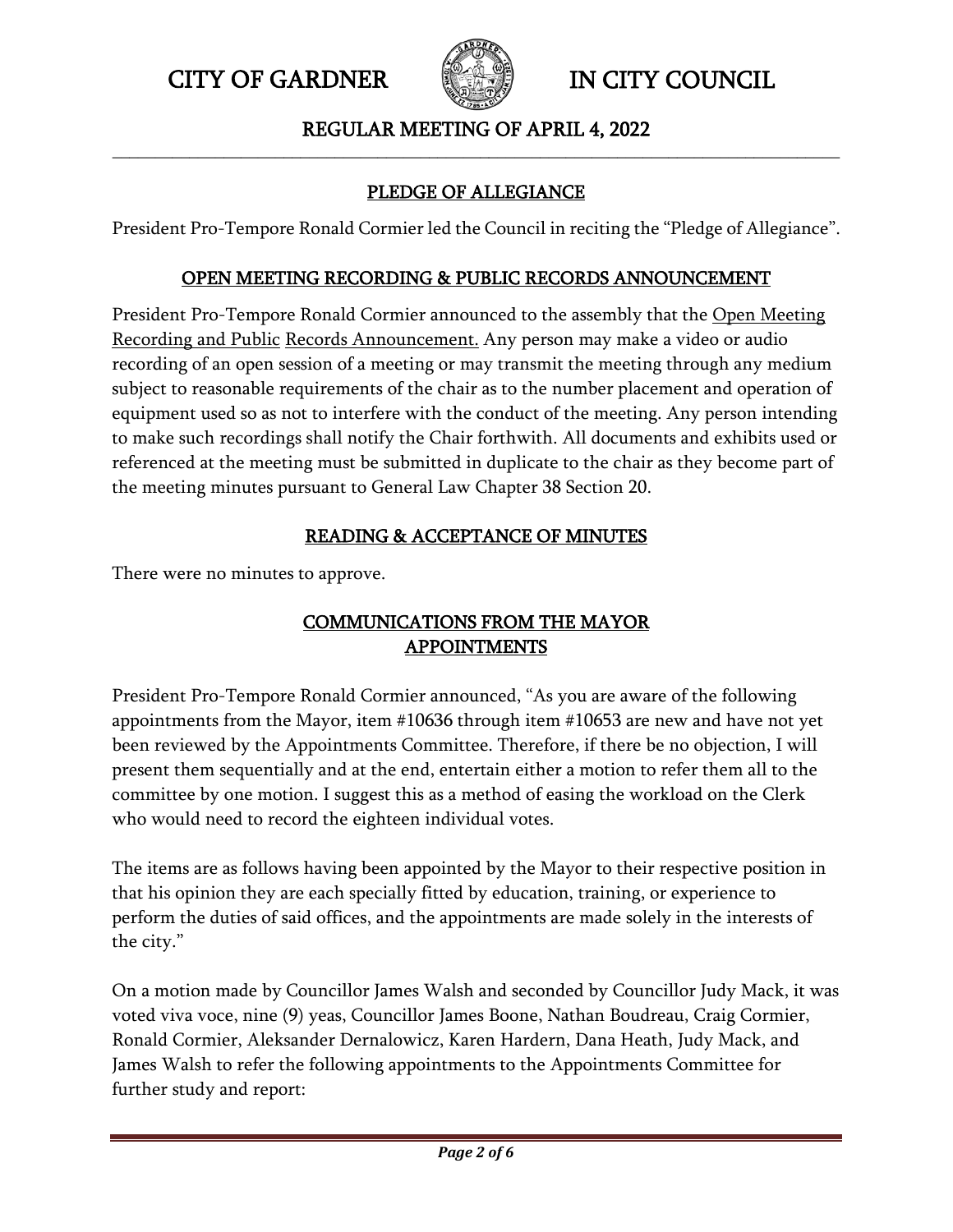



## REGULAR MEETING OF APRIL 4, 2022 **\_\_\_\_\_\_\_\_\_\_\_\_\_\_\_\_\_\_\_\_\_\_\_\_\_\_\_\_\_\_\_\_\_\_\_\_\_\_\_\_\_\_\_\_\_\_\_\_\_\_\_\_\_\_\_\_\_\_\_\_\_\_\_\_\_\_\_\_\_\_\_\_\_\_\_\_\_\_\_\_\_\_\_\_\_**

#### #10636

A Measure Confirming the Mayor's Appointment of Stephen Hirons to the position of Sealer of Weights and Measures, for term expiring March 23, 2023.

## #10637

A Measure Confirming the Mayor's Appointment of Ronald G. Darmetka to the position of Council on Aging Member, for term expiring March 22, 2025.

## #10638

A Measure Confirming the Mayor's Appointment of David Orwig to the position of Conservation Commission Member, for term expiring March 22, 2025.

## #10639

A Measure Confirming the Mayor's Appointment of Aleksander Dernalowicz to the position of Golf Commission Member, for term expiring March 22, 2025.

## #10640

A Measure Confirming the Mayor's Appointment of David Noyes to the position of Golf Commission Member, for term expiring March 22, 2025.

## #10641

A Measure Confirming the Mayor's Appointment of Jeffrey Gallant to the position of Golf Commission Member, for term expiring March 22, 2025.

## #10642

A Measure Confirming the Mayor's Appointment of Michael Budwick to the position of Golf Commission Member, for term expiring March 22, 2025.

## #10643

A Measure Confirming the Mayor's Appointment of Tina Sbrega to the position of Williams-Rockwell Educational Gift Fund Trustee, for term expiring March 22, 2025.

## #10644

A Measure Confirming the Mayor's Appointment of Mark Monahan to the position of Bandstand Committee Member, for term expiring March 22, 2025.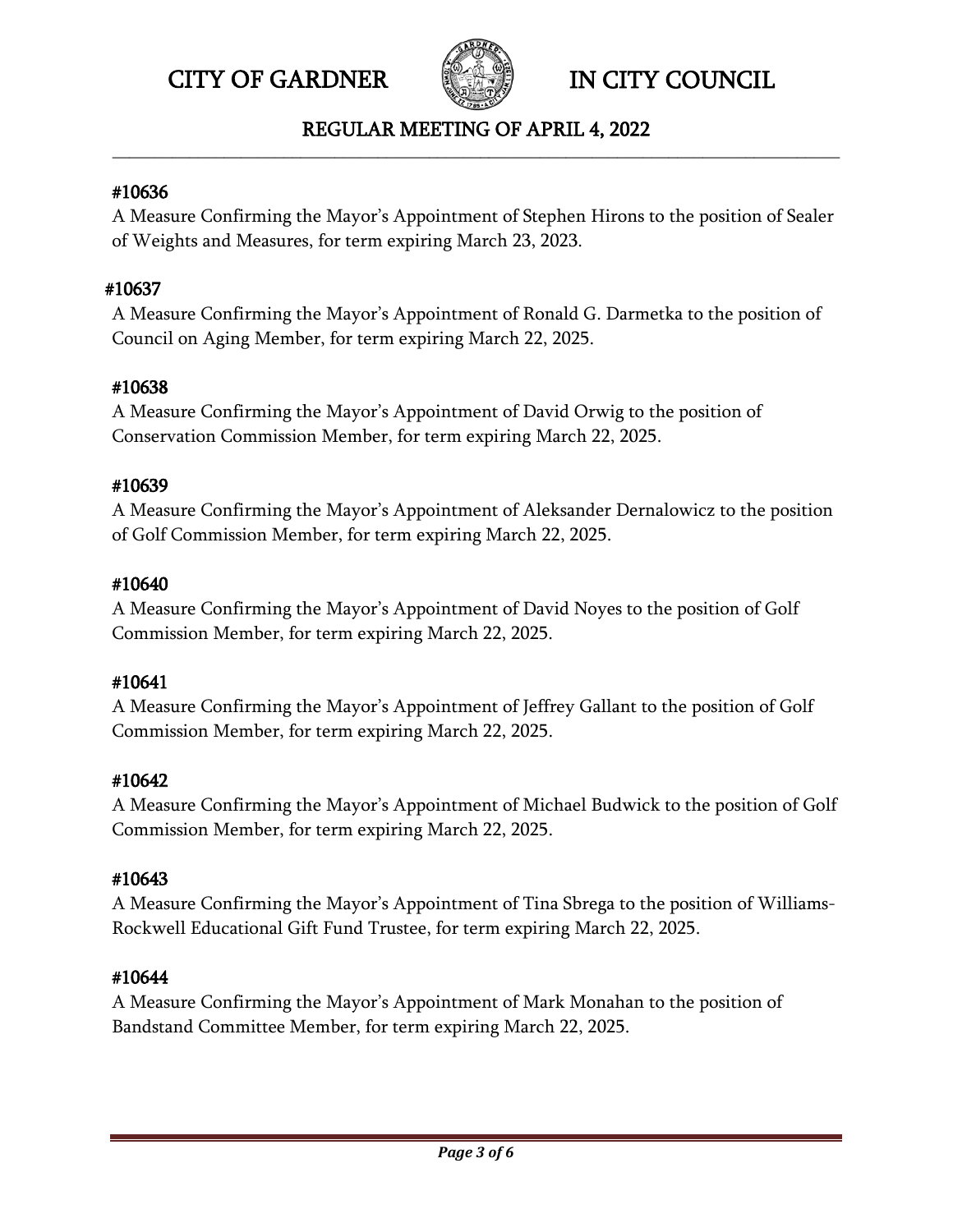



#### REGULAR MEETING OF APRIL 4, 2022 **\_\_\_\_\_\_\_\_\_\_\_\_\_\_\_\_\_\_\_\_\_\_\_\_\_\_\_\_\_\_\_\_\_\_\_\_\_\_\_\_\_\_\_\_\_\_\_\_\_\_\_\_\_\_\_\_\_\_\_\_\_\_\_\_\_\_\_\_\_\_\_\_\_\_\_\_\_\_\_\_\_\_\_\_\_**

#### #10645

A Measure Confirming the Mayor's Appointment of George Ouellet to the position of Housing Authority Member, for term expiring March 22, 2027.

## #10646

A Measure Confirming the Mayor's Appointment of Stephen Hancock to the position of Housing Authority Member, for term expiring March 22, 2027.

## #10647

A Measure Confirming the Mayor's Appointment of Mario Guay to the position of Board of Registrars Member, for term expiring March 24, 2025.

## #10648

A Measure Confirming the Mayor's Appointment of Brian LaRoche to the position of Cemetery Commission Member, for term expiring March 29, 2025.

## #10649

A Measure Confirming the Mayor's Appointment of Denise Merriam to the position of Cemetery Commission Member, for term expiring March 30, 2025.

## #10650

A Measure Confirming the Mayor's Appointment of John Awdycki to the position of Cemetery Commission Member, for term expiring March 30, 2025.

## #10651

A Measure Confirming the Mayor's Appointment of Brian LaRoche to the position of Municipal Grounds Commission, for term expiring March 29, 2025.

## #10652

A Measure Confirming the Mayor's Appointment of John Awdycki to the position of Municipal Grounds Commission, for term expiring March 30, 2025.

## #10653

A Measure Confirming the Mayor's Appointment of Denise Merriam to the position of Municipal Grounds Commission, for term expiring March 30, 2025.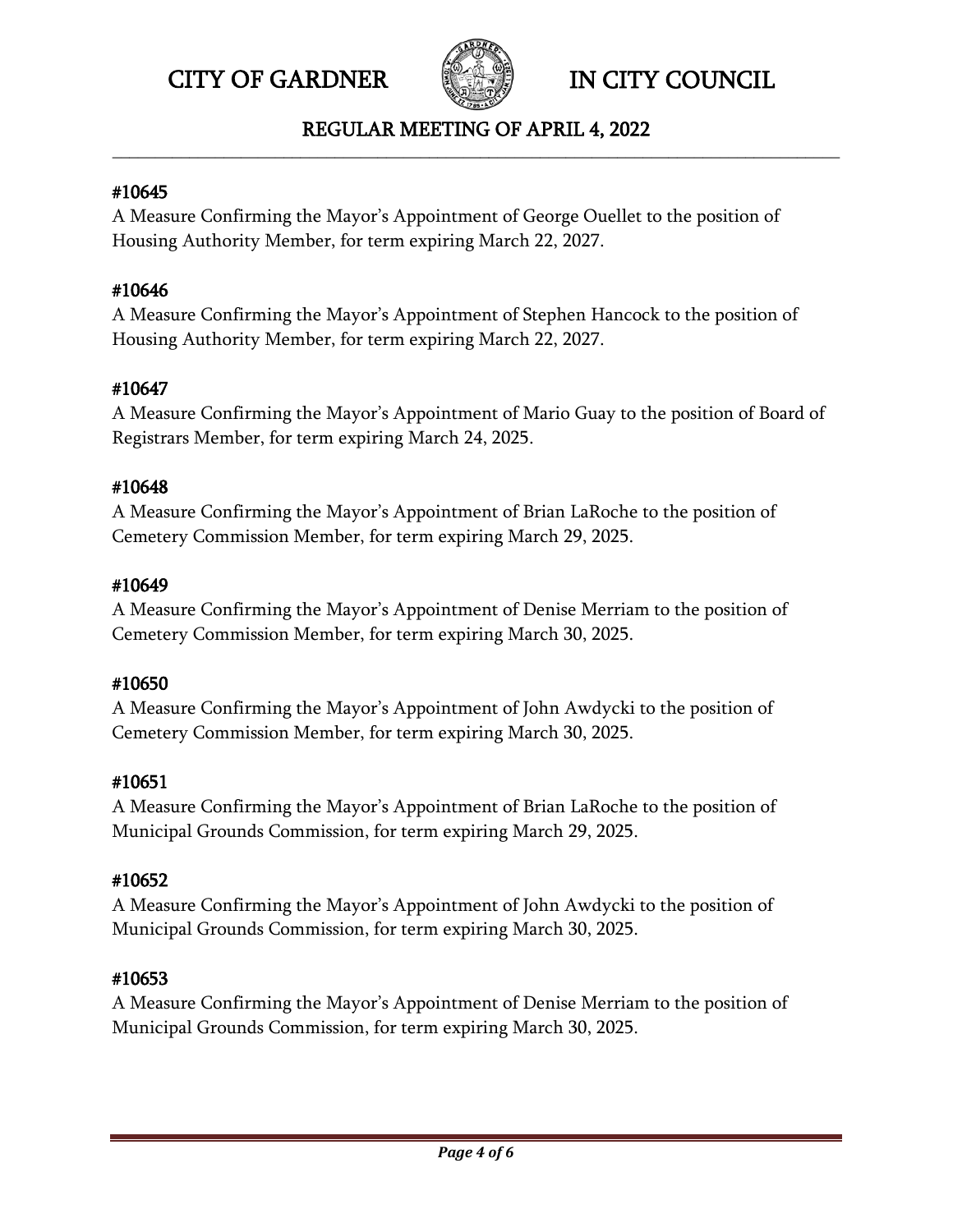

REGULAR MEETING OF APRIL 4, 2022 **\_\_\_\_\_\_\_\_\_\_\_\_\_\_\_\_\_\_\_\_\_\_\_\_\_\_\_\_\_\_\_\_\_\_\_\_\_\_\_\_\_\_\_\_\_\_\_\_\_\_\_\_\_\_\_\_\_\_\_\_\_\_\_\_\_\_\_\_\_\_\_\_\_\_\_\_\_\_\_\_\_\_\_\_\_**

## REPORTS OF STANDING COMMITTEES APPOINTMENTS COMMITTEE

Reporting for the Appointments Committee, Councillor James Walsh informed the Council that the Committee has not met on the following items and the new appointments on this evening's calendar. Councillor James Walsh requested more time. There were no oppositions and the following appointments were granted more time:

## #10631

A Measure Confirming the Mayor's Appointment of Casey Bashaw to the position of Alternate Plumbing & Gas Inspector, for term expiring March 9, 2025. (In the City Council and Referred to Appointments Committee 3/21/2022)

## #10632

A Measure Confirming the Mayor's Appointment of Philip Morrissey to the position of Airport Commission Member, for term expiring March 4, 2025. (In the City Council and Referred to Appointments Committee 3/21/2022)

## #10633

A Measure Confirming the Mayor's Appointment of James Morrissey to the position of Airport Commission Member, for term expiring March 4, 2025. (In the City Council and Referred to Appointments Committee 3/21/2022)

## #10634

A Measure Confirming the Mayor's Appointment of John Lavoie to the position of Airport Commission Member, for term expiring March 4, 2025. (In the City Council and Referred to Appointments Committee 3/21/2022)

## #10635

A Measure Confirming the Mayor's Appointment of Andre Guertin to the position of Airport Commission Member, for term expiring March 3, 2025. (In the City Council and Referred to Appointments Committee 3/21/2022)

## NEW BUSINESS

Councillor Craig Cormier would like to thank Councillor Ronald Cormier and the Mayor who has been helping with Holy Family Academy continue their tradition of student